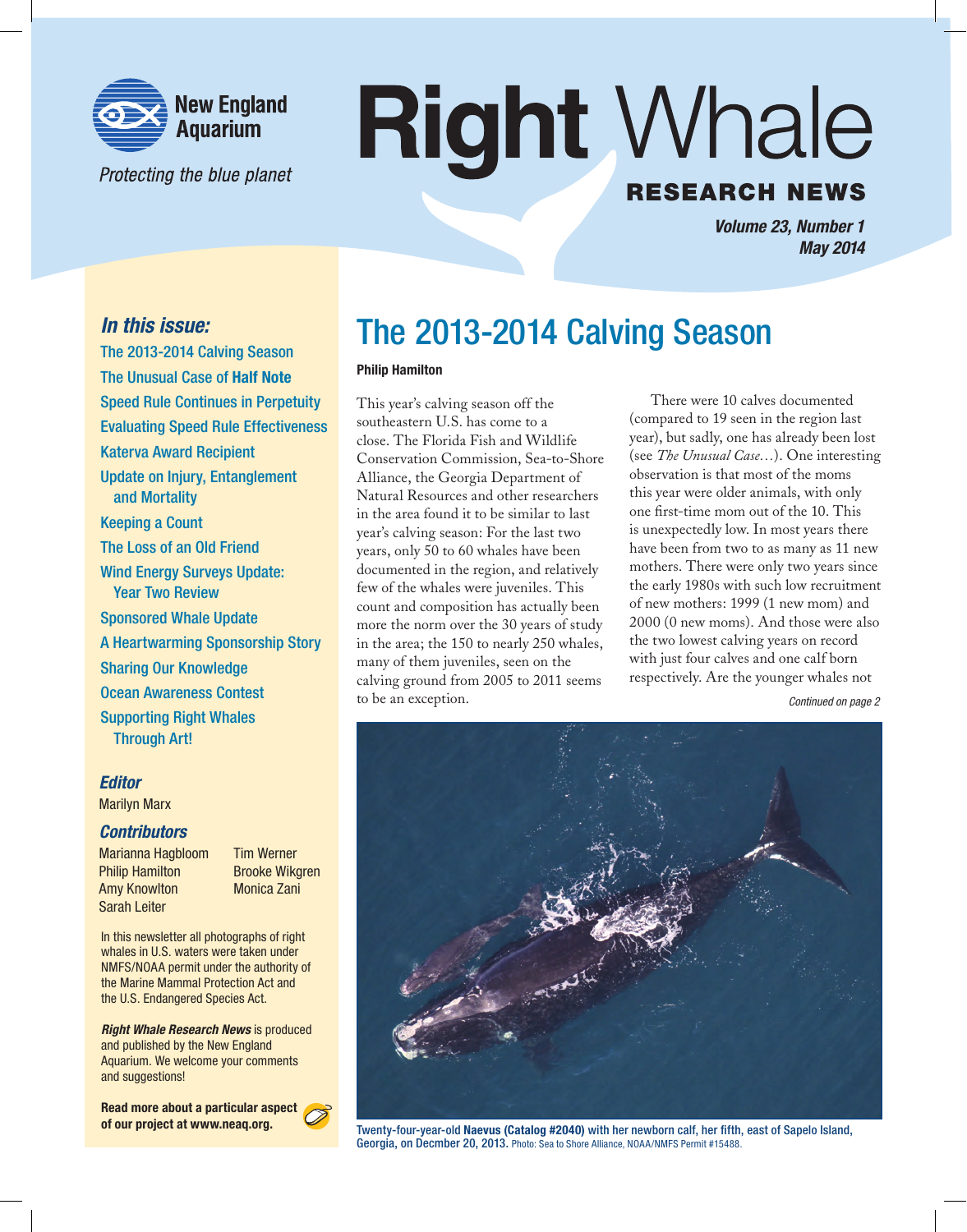#### 2 **Right** Whale RESEARCH NEWS

#### Calving Season

*Continued from 1*

fairing as well in these times of changing food distributions? Only time will tell.

Right whales are in Cape Cod Bay now, and the research community is eagerly awaiting the northern appearance of these nine moms and their calves. As this newsletter goes to press only one pair, **Couplet (Catalog #2123)** and calf, has been sighted there. Who knows, one or two additional moms may be discovered during surveys throughout the feeding ground. Stay tuned!

## The Unusual Case of Half Note

Philip Hamilton

**Half Note (Catalog #1301)** has one of the most unusual reproductive histories in this population. Born to **Fermata (Catalog #1001)** in 1983, she gave birth to her first calf at the age of 6 in 1989 the second-youngest age at first calving in the population. While she was able to raise that calf **(Catalog #1931)** to weaning age, it was not seen after 1990 and likely did not survive. The average time between calvings is three to five years, but **Half Note** waited 14 years before giving birth to her next calf, **Neptune (Catalog #3301)** in 2003. **Neptune** is the only one of **Half Note's** offspring believed to still be alive. Since then she has had four more calves, most recently this year, yet all of them have died on the calving ground unprecedented in this population. The last two, in 2012 and 2014, appeared very thin in their last sightings. **Half Note** looks quite healthy while in the calving ground and is clearly robust enough to carry a calf to term; the dysfunction appears to be in the nursing or rearing of her calves. The cause of this problem is unknown.



Half Note and her calf off Little Talbot Island, FL on January 20, 2014. The pair was last sighted three weeks later, and on March 11 Half Note was seen alone. Photo: Florida Fish and Wildlife Conservation Commission, NOAA/NMFS Permit #15488.

Besides a very challenging calving history, **Half Note** is also known for her frequent sightings with another female, **Bud (Catalog #1158)**; theirs is the longest association of any two whales other than a mother and her calf. The pair remained associated for seven months in 2000-2001, eight months in 1997-1998, and for at least a week in 2012. They have also been seen on the same day in

the same area, but not swimming side by side, in six other years. Given that whales likely only need to be in acoustic range to be associated, such long-term pairings may be more common than we know. We hope that **Half Note's** nursing/rearing problem can somehow improve and that this odd and interesting whale will have better reproductive success in the future.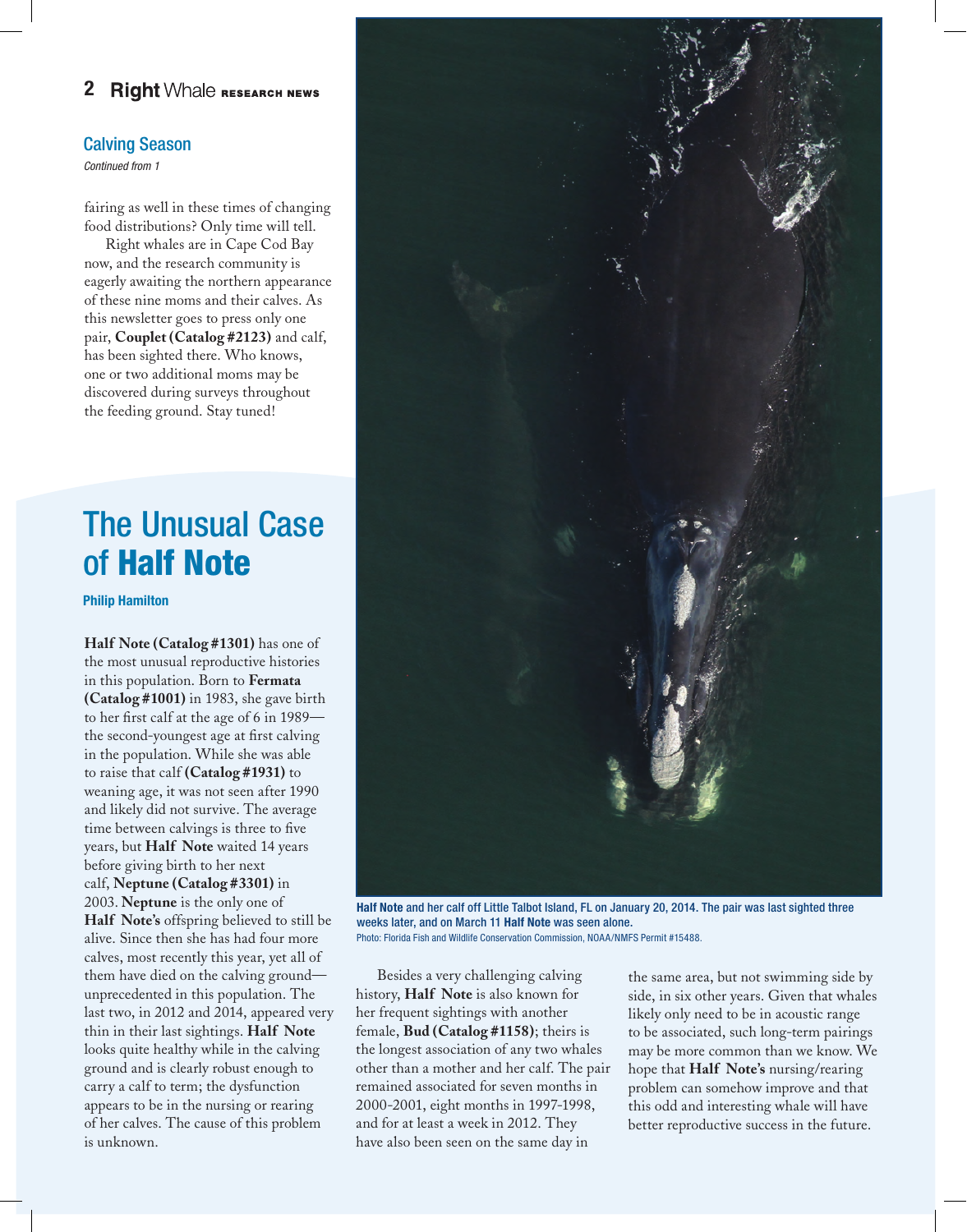*Great news for right whales!*

## *Speed Rule Continues in Perpetuity*

*A ship speed rule enacted in 2008 to protect right whales has been extended in perpetuity! This rule restricts vessels 65 feet and greater to speeds of 10 knots within 20 miles of port entrances and in specific right whale high-use areas.* 

## Katerva Award

#### Tim Werner

The Consortium for Wildlife Bycatch Reduction, based out of the Aquarium's Research Department, was the recipient of the 2013 Katerva Ecosystem Conservation Award. The Bycatch Consortium is a network of fishermen and scientists and is coordinated by the Aquarium. Besides the Aquarium, the other members are the Maine Lobstermen's Association, the University of New Hampshire, the Bluewater Fishermen's Association and Duke University. The Consortium supports collaborative research to identify practical solutions to reduce the bycatch of threatened and protected species, such as sea turtles, whales, sharks and seabirds. Some of the research has included evaluation of several potential deterrents to right whale entanglement, including colored fishing ropes and ropes with reduced breaking strengths (See *Dynamics of*...in *RWRN May 2011* and *Outreach*…in *RWRN Dec 2012*).

The Katerva Award is hailed by some as "the Nobel Prize of Sustainability." Now in its third year, Katerva draws upon experts from science, business, academia, finance and government to identify innovative projects in 10 different categories that have the "greatest potential for both impact and scale" and have the potential to be applied in other locations and situations.

Get more information on the award and the Consortium's research program online. www.bycatch.org.

Evaluating Speed Rule Effectiveness

Readers of our newsletter will be familiar with the ship speed rule and the long and challenging process it took for the National Marine Fisheries Service (NMFS) to get it approved and implemented. To help evaluate its effectiveness over the past five years, Amy Knowlton and Dan Pendleton of the Aquarium, in collaboration with lead author David Laist of the Marine Mammal Commission, analyzed the data and were able to statistically show the rule had been effective during the five years it had been in place. The resulting paper, *Effectiveness of mandatory vessel speed limits* 

*for protecting North Atlantic right whales*, was recently published and is available online from the journal *Endangered Species Research*. www.int-res.com/articles/ esr\_oa/n023p133.pdf

This study supported efforts by NMFS to get the rule put in place in perpetuity. Continuation of this rule is a huge step forward for this small population, and we applaud NMFS for their hard-won efforts. We also thank the shipping industry for doing their part to help this species stay on the road to recovery.



Locations and dates where all North Atlantic right whales killed by ships were found before and after Seasonal Management Areas (SMAs) were established on December 8, 2008. These data confirmed the effectiveness of the speed rule and led to the extension of the rule in perpetuity. Map: Brooke Wikgren/NEAQ.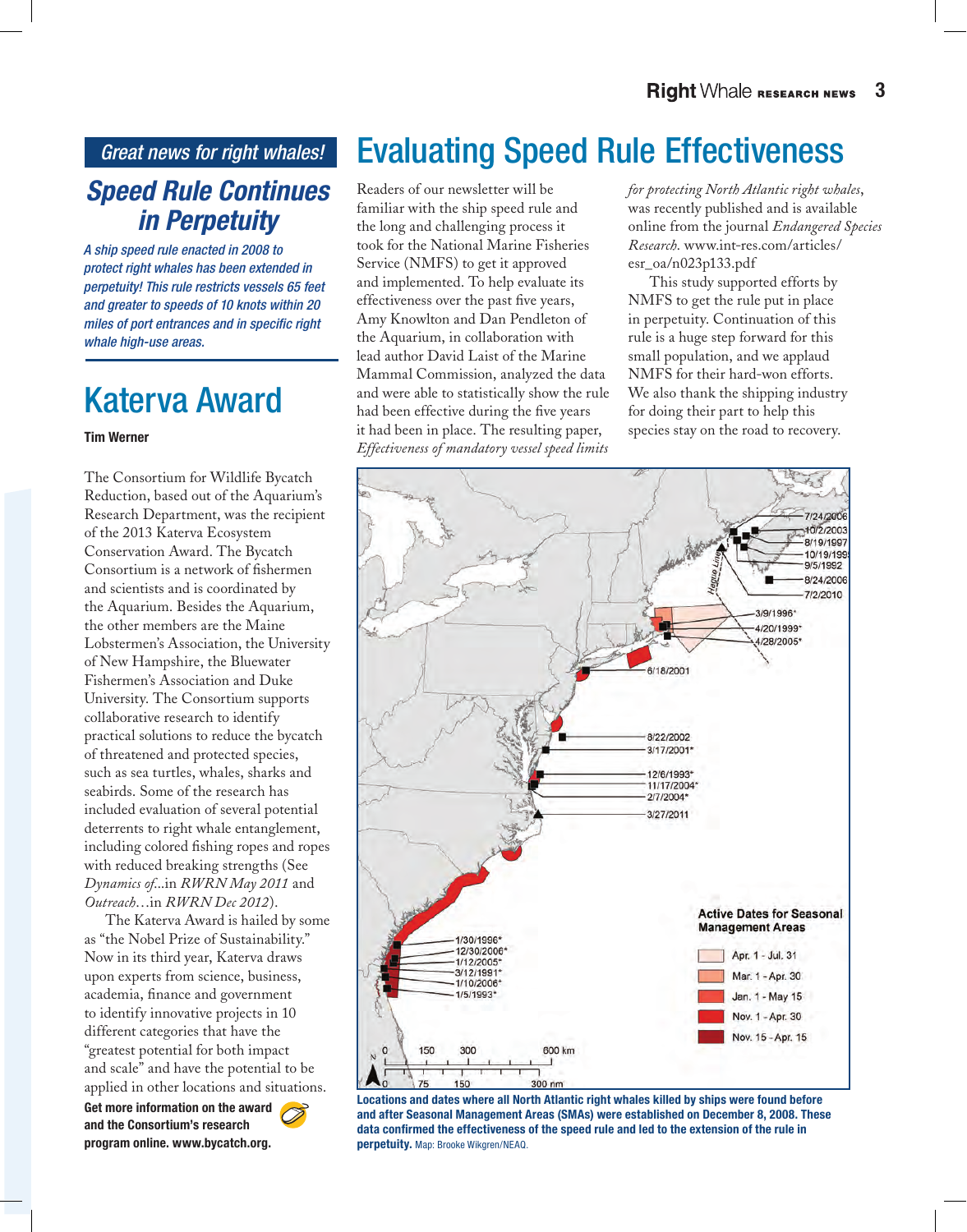## Update on Injury, Entanglement and Mortality

Monica Zani

*In each newsletter we report on new injuries, entanglements and mortalities that the North Atlantic right whale population has suffered in the preceding six months and update the ongoing cases. The following is a brief summary of all these known* 

#### *Mortalities*

Since our last newsletter no mortality events have been documented. However, in the past six months there has been limited survey effort (extremely limited in the mid-Atlantic), so it is possible that mortalities have gone undetected.

#### *New Entanglements*

Two new right whale entanglements have been documented in the last six months.

- **• WR-2014-02** is the temporary code given to a newly entangled whale seen off the coast of New Jersey in April. Due to the quality of the images we have only been able to make a tentative match to **Catalog #1142**, a female at least 37 years old. We will need another sighting and more photographic information before we can confirm this whale's identity. The whale was sighted late in the day and approximately 100 miles offshore, and thus no disentanglement response was logistically possible.
- **Catalog #4057** (4-year-old male) was sighted in February approximately 40 miles east of Jacksonville, Fla. A disentanglement team was able to respond and by the following morning had cut and shortened much of the trailing line. The hope is that the remaining line will be shed without further intervention. However, the whale has yet to be resighted.

## *Previously Entangled Whales*

**• Catalog #3946** (5-year-old female) was sighted in September 2013 in Roseway Basin (south of Nova



*(documented) events.* Catalog #4057 was first seen entangled in February approximately 40 miles off the coast of Jacksonville, Fla. Photo: Florida Fish and Wildlife Conservation Commission. NOAA/NMFS Permit #15488

Scotia, Canada) with an entanglement through the mouth but little trailing gear. Disentanglement attempts were unsuccessful at that time. **Update:** This whale was sighted in March in Cape Cod Bay and appeared to be gear free and feeding.

### *Previously Entangled Whales with No Current Update*

Entanglements are documented every year, and not all cases can be resolved through disentanglement. Often we don't have any updates on previous cases because the whale has not been resighted. To our knowledge these entanglements may still

persist or, in some cases, the whale may have died offshore. Currently there are **10** such entanglement cases from the past five years. If these whales are not sighted for six years, we presume they are dead.

## *Injury*

Each year some whales are documented with severe new scars or wounds that indicate either a serious entanglement (but with no gear attached) or a vessel strike has occurred in the recent past. We don't typically include such cases but plan to do so in our next newsletter in an effort to more accurately report on potential impacts on this population.

## Keeping a Count

#### Amy Knowlton

As the curators of the right whale photo-identification catalog, we keep careful tabs on the individuals sighted by the network of right whale research teams up and down the Eastern Seaboard. Each year we query the database for an annual tally of right whales presumed living (those seen in the past six years). In the population graph below,

you can see the population growth has been slow but steady since 2000 and just recently reached the 500 whale mark. This population still has a long road to recovery but we are excited that it is trending in the "right" direction!

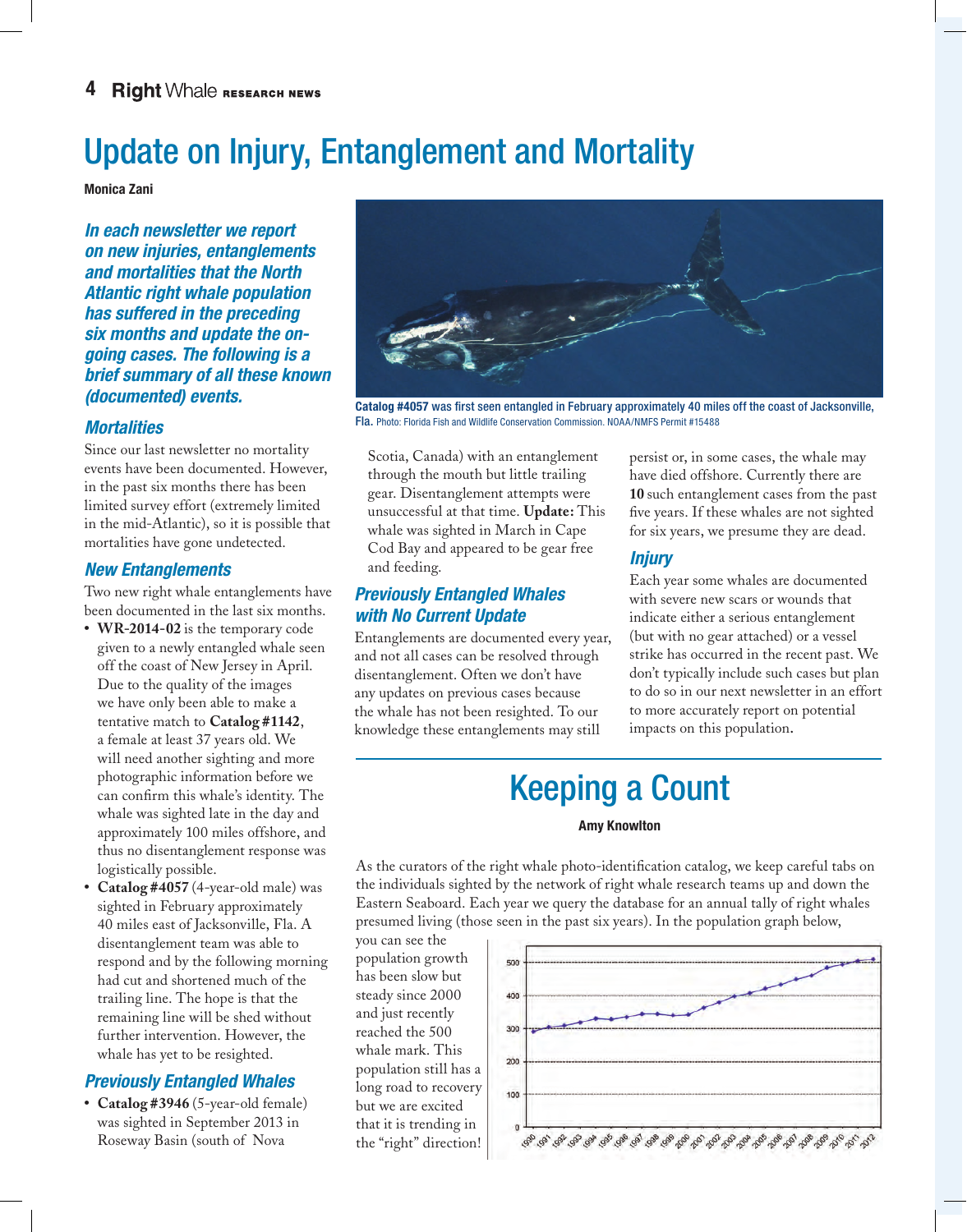## The Loss of an Old Friend

Philip Hamilton

On June 27, 2010, a right whale was found floating entangled and dead off the New Jersey coast by the U.S. Coast Guard. Over the next several days, the carcass was towed to a site in Delaware Bay where it could be

fully necropsied (an animal autopsy). By the time it made it to the beach, there was very little skin left on the animal and virtually no detectable features to help match him to a whale in the Catalog. A skin sample was collected, but until recently he was unidentified.

That is until last November. While reviewing images of the dead whale, I found one taken by the Coast Guard that showed some distinctive scars on a fluke tip that had been overlooked. I knew those scars. With a sinking feeling, I called up comparable images from the Catalog and had my suspicions confirmed—those scars belonged to an old friend: **Tips (Catalog #1124)**. This match was further supported by looking at the head of the carcass with this potential ID in mind, and by his sighting history, which showed he was last seen in January 2010. The genetic sample is

still being processed, but the preliminary results are also consistent with this identification. **Tips** was first seen in 1980 and his fluke tips were already scarred way back then (thus

earning him his name), so he may have been an old whale at his death. He was known for some particularly interesting behaviors. There were many sightings of him close to land in an unusual area in the Bay of Fundy, near an island chain called The Wolves. He was seen repeatedly there in 1980, 1981 and 2009, and he was often the only whale in the area. He was also known for swimming circles around boats, blowing bubbles under water as he did so. Most right whales ignore boats (or avoid them) so this behavior was unexpected; we will probably never know why he did this.

**Tip's** skeleton will be maintained as part of the Smithsonian's research collection in Suitland, Maryland. Every right whale death is sad, but this one is more poignant to many of us because of **Tip's** rich history. He will be missed.



Photo: Cyndi Browning/NEAQ. Top Photo: Philip Hamilton/NEAQ

## Wind Energy Surveys Update: Year Two Review

#### Sarah Leiter

The New England Aquarium's aerial survey team has been surveying the offshore waters south of Nantucket since October of 2011. The Aquarium team is part of a group called the North Atlantic Large Pelagic Species Collaborative (NLPSC) tasked with creating a baseline data set for offshore wind development planning. Our partners in this effort include Cornell University (acoustics), the University of Rhode Island (survey statistics) and the Center for Coastal Studies (aerial and shipboard support). As the NLPSC team wraps up this second year of surveys, we look back at some of the memorable sightings over the past twelve months. This includes all species seen by observers as well as those detected in vertical photography collected during each flight. During the past year a rare sighting of a sei whale mother and her calf was photographed, as well as the largest aggregation of basking sharks (the second largest fish in the world) ever recorded! The team was also lucky enough to document many large whales during the second year of surveys, including 26 individual North Atlantic right whales. This brings the total of individuals seen over the course of two years to 46! Some notable names in attendance this past year were **Clover , Smoke, Harmonia, Van Halen** and **Mohawk**.

The NLPSC team is currently preparing to begin a third year of surveys and conduct its 50th flight. At the end of this year of surveys, the team will have collected the first three consecutive years of strategic data for wind energy development planning on the East Coast.

For previous articles about this project see *RWRN Dec 2011, Dec 2012* and *May 2013*.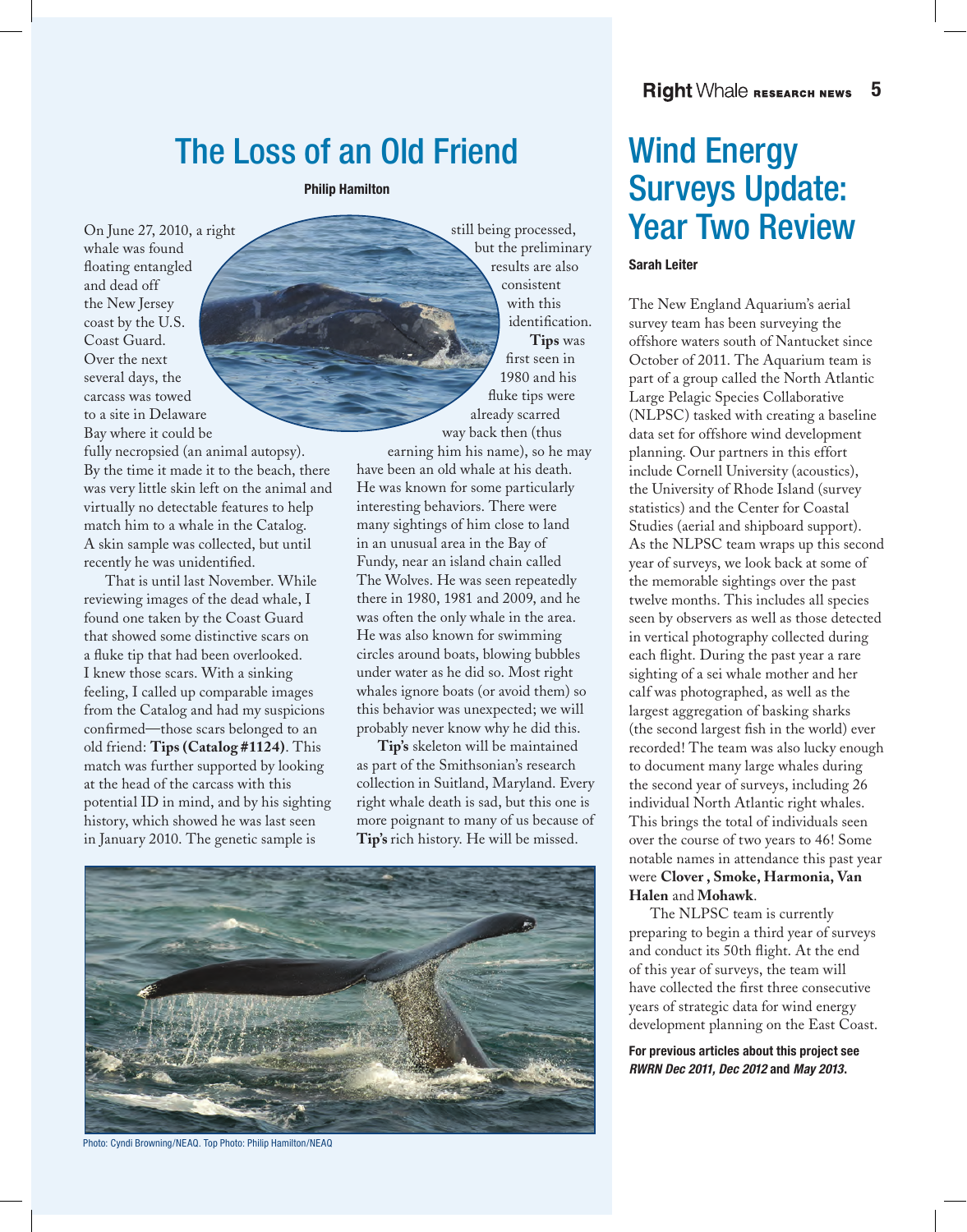## Sponsored Whale Update

Marianna Hagbloom

*Over the span of these last 12 months, only one habitat has been known to see a substantial aggregation of right whales: Cape Cod Bay. Given the unusual movements of these whales, it's not surprising that only two of our Sponsorship whales have been sighted since our last newsletter in December:*

**Piper (Catalog #2320)** has been sighted in Cape Cod Bay several times this year by the Center for Coastal Studies (CCS). She was first seen on February 1, and on February 20 she was sighted taking advantage of the blossoming food resource by feeding both under and at the surface.

**Piper** didn't venture very far—she was seen feeding there again on several occasions in March and early April.

**Shackleton (Catalog #2440)** has also traveled to Cape Cod Bay and was seen by CCS on March 23 and 25, both skimming and subsurface feeding.



Even though **Calvin (Catalog #2223)**, **Phoenix (Catalog #1705)**, **Starry Night (Catalog #1028)** and **Snowball (Catalog #1131**) haven't been seen in a while, we have a hunch that at least one of our other sponsored whales will show up to the feast in Cape Cod Bay! Stay tuned for the updates in our next newsletter, and as always, our team thanks you for your much needed support of our research.

## A Heartwarming Sponsorship Story

#### Amanda Thompson

One of the most rewarding parts of my job at the Aquarium with the Right Whale Team is getting to hear from people who have gone above and beyond to show their compassion toward North Atlantic right whales and support the work we are doing to help address their struggles. Here's one of those special stories:

 Thirteen-year old Ryan Yanchar in Ohio learned about the plight of right whales and asked his mother if he could sponsor one through our program. His mother, Lois Davies, was impressed and offered to match whatever he could save. Well, Ryan saved up \$500 dollars! Davies, as promised, put in her \$500, but it doesn't end there. She told her co-workers the story, and when company management heard about it they said they would match her and Ryan's donation! As a result, \$2,000 has been given to the Right Whale Research Program to sponsor **Shackleton** and **Starry Night**. It's just great how the generosity of one can inspire others! Thanks so much to Ryan, his mother and her employer for helping right whales by supporting our Sponsorship Program!

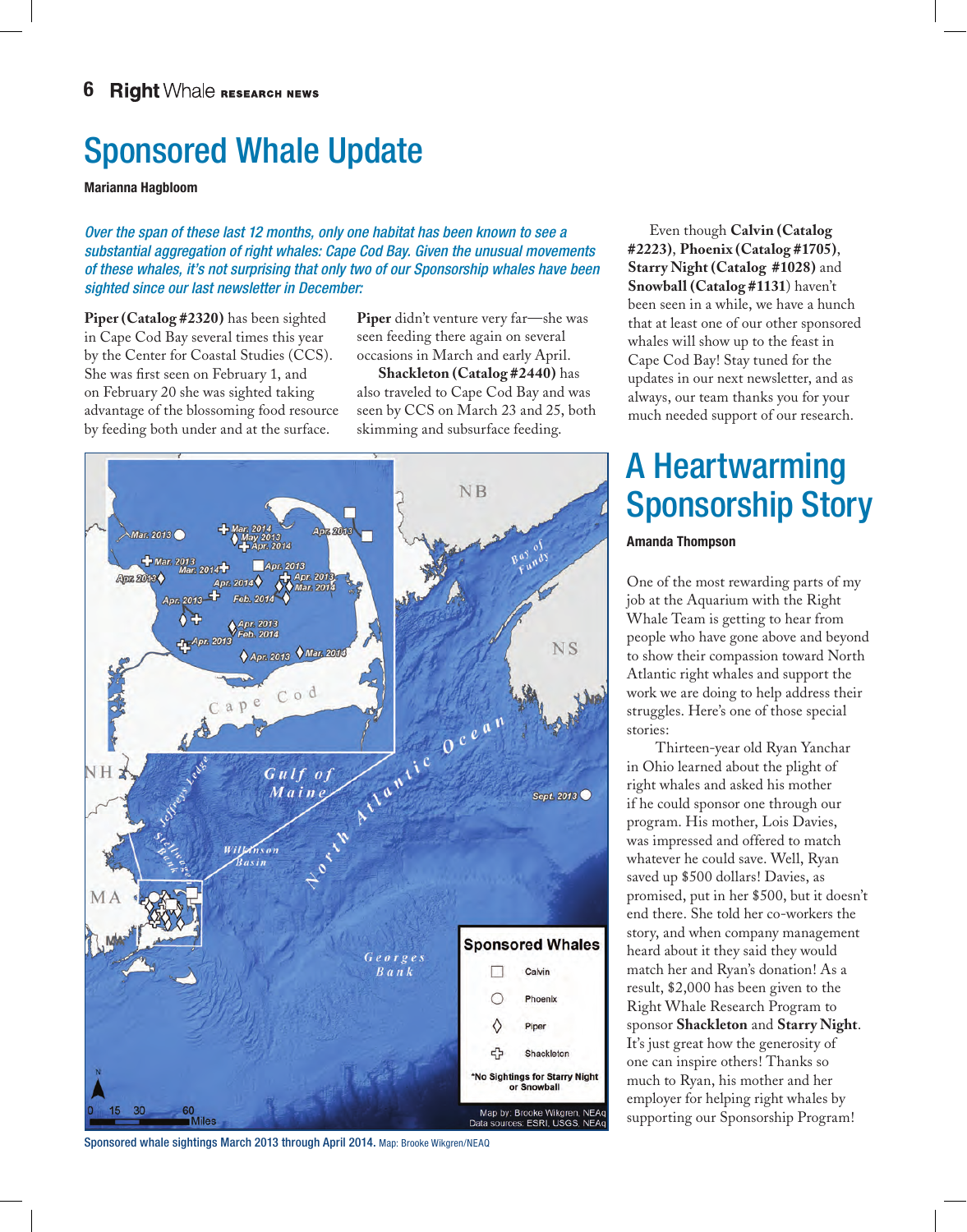## Sharing Our Knowledge

#### Amy Knowlton

In December 2013, six members of our team attended and presented at the 20th Biennial Conference on the Biology of Marine Mammals held in Dunedin, New Zealand. These international conferences provide a valuable opportunity to share findings of our recent studies on right whales and other species and to network with researchers from around the world. In addition to the conference, we also attended a one-day workshop focused on the three right whale species that exist in the world—North Atlantic, North Pacific and Southern. We were able to come together with fellow right whale researchers to discuss emerging issues, share compelling findings and think about how to best conserve these unique beasts. It was an inspiring gathering and made us all realize we want to get together again soon for a longer period of time to really delve into these crucial topics since right whales are such an important ambassador for our oceans!

Presentations on right whales were given at the Conference by team members Moira Brown, Kathleen Hunt, Amy Knowlton and Scott Kraus and covered such topics as seasonal occurrence in the Gulf of St. Lawrence, detecting hormones in respiratory vapor samples, assessing the status of reproductive females and evaluating whether colored ropes could be used to prevent entanglements. In addition, two of our colleagues, Dan Pendleton and Roz Rolland, presented on bowhead habitat use modeling and fecal hormone studies in Blainsville's beaked whales. As you can see, the work carried out by our team is quite varied and even spans beyond right whales!

## Ocean Awareness **Contest**

Kristie Jochmann, *guest contributor*

To honor the research and work done by students in the 2013 From the Bow Seat Ocean Awareness Student Contest, Linda Cabot has sponsored **Piper (Catalog #2320)**, a resilient right whale who has survived two entanglements and given birth to three calves. **Piper** embodies the spirit of the right whale, exemplifying both the challenges they face and their hope for the future.

The Ocean Awareness Student Contest was founded in 2011 by Boston resident Linda Cabot to promote next generation ocean stewardship. Each year the contest challenges high school students to think critically about a timely issue impacting the ocean. In the 2013 contest, many students explored the plight of the North Atlantic right whale. As Linda puts it, "I initially hoped to inspire the students, but through their incredible essays, they inspired me!"

In November, Linda met with Sidni Frederick, the first place contest winner, and Dr. Brianna Brown, Sidni's AP Environmental Science teacher at Brookline High School. Sidni was awarded \$2,500 for her first-prize essay and the Brookline High science



Ocean Awareness contest winner Sidni Frederick (center) with her teacher, Dr. Brianna Brown (right) and Linda Cabot.

department was awarded an additional \$2,500 to support ocean/environmental programming for students. As Linda noted, "Dr. Brown has worked the contest into her curriculum in exceptional ways. We hope her model of actively teaching the contest in the classroom will inspire other teachers across the country to engage their students in real world environmental dilemmas and use this as a springboard for building knowledge."

The right whale has more than 100 new friends thanks to the Ocean Awareness Student Contest!

Learn more about the contest and read Sidni's essay at: http://www.fromthebowseat.org/winners.php

## *Supporting Right Whales Through Art!*

The North Atlantic right whale limited-edition print was created by artist John Vilhauer and is available through the Endangered Species Print Project website. www.endangeredspeciesprintproject.com.

All proceeds from the sales of these special prints are provided to the North Atlantic Right Whale Consortium (NARWC) and are used to support travel and fees for student presenters at the NARWC Annual Meeting. The prints are lovely, unique and make wonderful gifts!